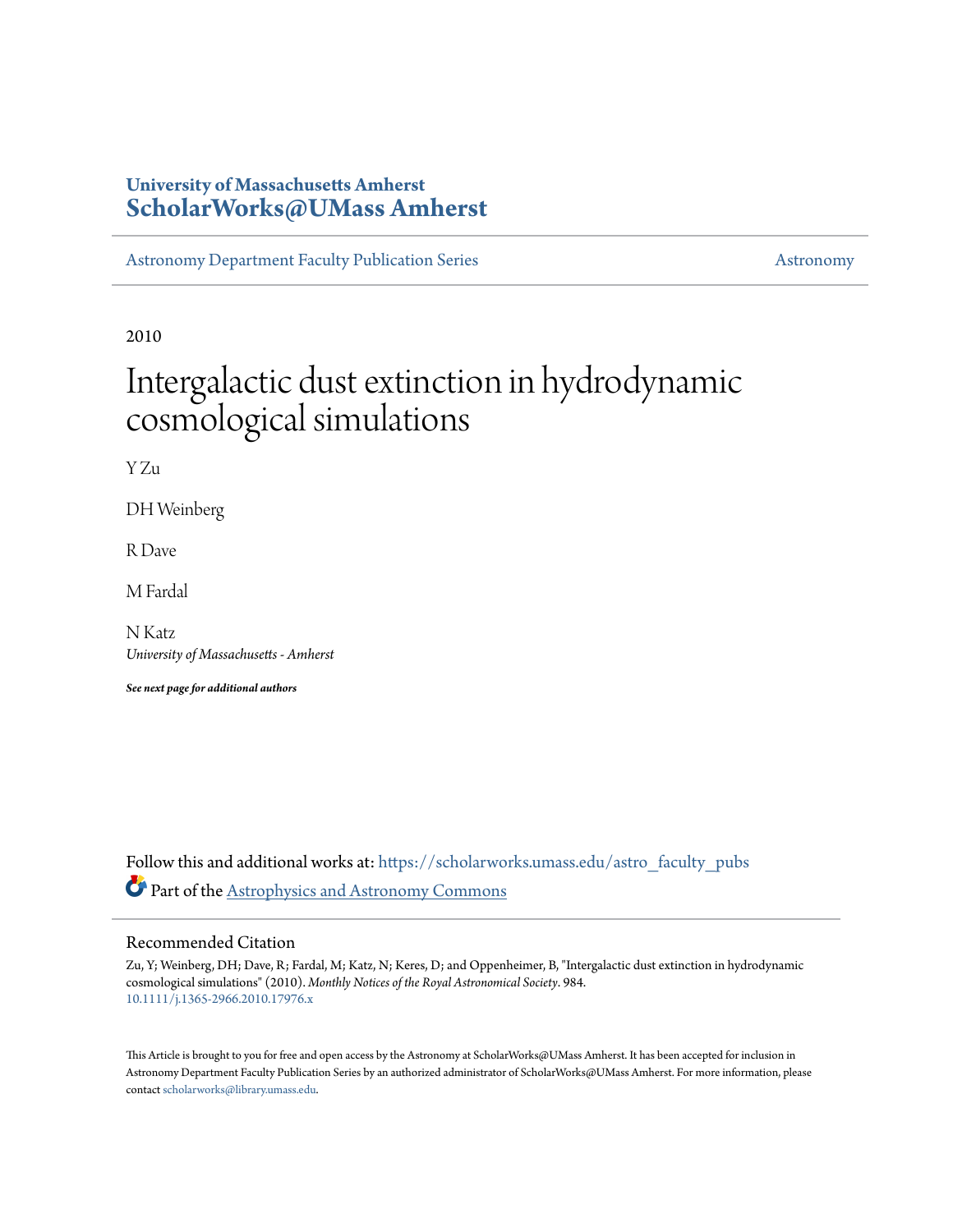## **Authors**

Y Zu, DH Weinberg, R Dave, M Fardal, N Katz, D Keres, and B Oppenheimer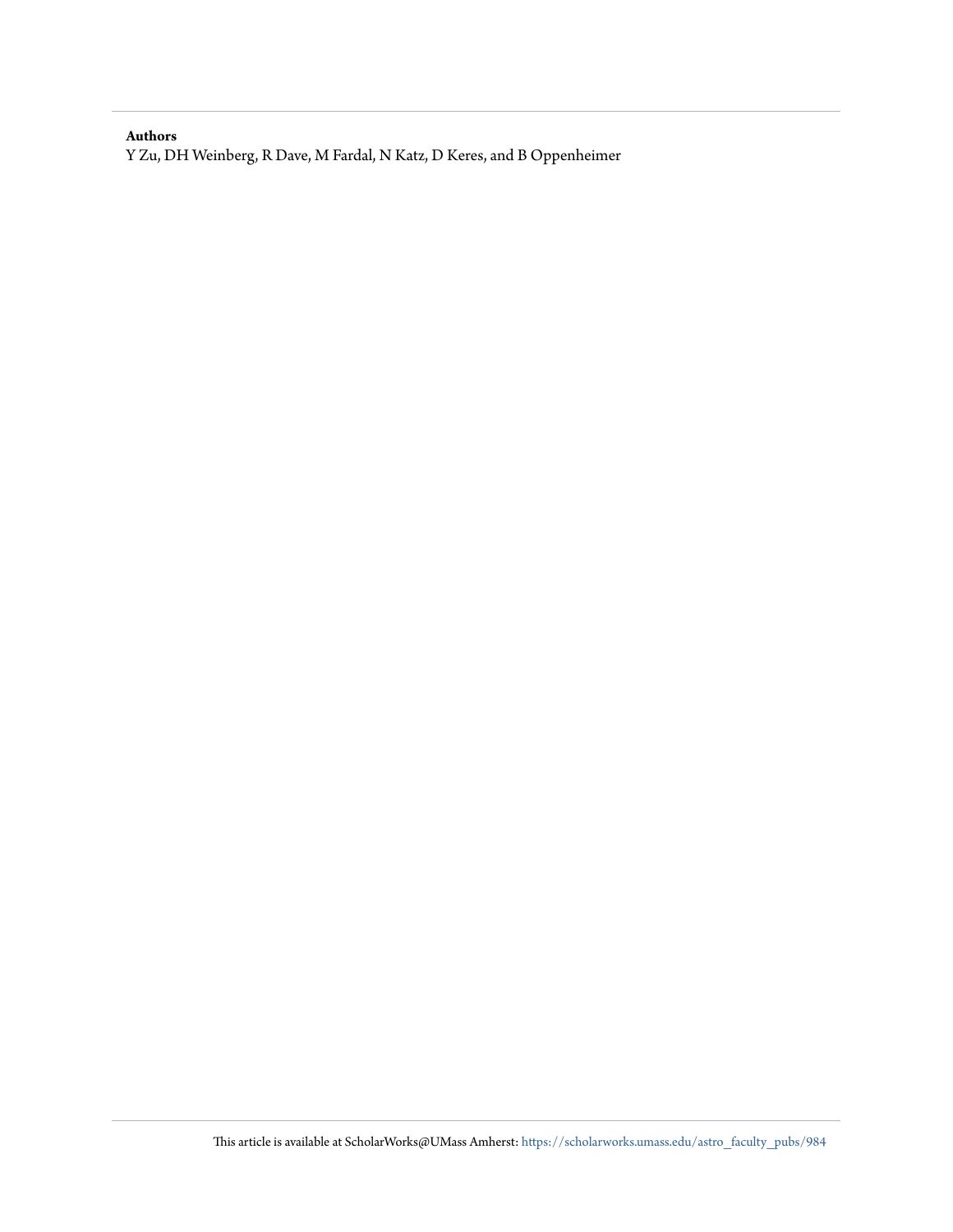# **Intergalactic Dust Extinction in Hydrodynamic Cosmological Simulations**

Ying Zu<sup>1\*</sup>, David H. Weinberg<sup>1,2,3</sup>, Romeel Davé<sup>4</sup>, Mark Fardal<sup>5</sup>, Neal Katz<sup>5</sup>, Dušan Kereš<sup>6</sup>, Benjamin D. Oppenheimer<sup>7</sup>

1*Department of Astronomy, The Ohio State University, 140 W. 18th Avenue, Columbus, OH 43210, USA*

2*Center for Cosmology and Astro-Particle Physics, The Ohio State University, Columbus, OH 43210*

3*Institute for Advanced Study, Princeton, NJ 08540*

4*Astronomy Department, University of Arizona, Tucson, AZ 85721, USA*

5*Department of Physics and Astronomy, University of Massachusetts at Amherst, Amherst, MA 98105*

6*Institute for Theory and Computation, Harvard-Smithsonian Center for Astrophysics, Cambridge, MA 02138, USA*

7*Leiden Observatory, Leiden University, 2300 RA Leiden, The Netherlands*

6 January 2011

#### **ABSTRACT**

Recently Ménard et al. (hereafter MSFR) detected a subtle but systematic change in the mean color of quasars as a function of their projected separation from foreground galaxies, extending to comoving separations of  $\sim 10h^{-1}$ Mpc, which they interpret as a signature of reddening by intergalactic dust. We present theoretical models of this remarkable observation, using smoothed particle hydrodynamic (SPH) cosmological simulations of a  $(50h^{-1}{\rm Mpc})^3$  volume. Our primary model uses a simulation with galactic winds and assumes that dust traces the intergalactic metals. The predicted galaxy-dust correlation function is similar in form to the galaxy-mass correlation function, and reproducing the MSFR data requires a dust-to-metal mass ratio of 0.24, about half the value in the Galactic ISM. Roughly half of the reddening arises in dust that is more than  $100h^{-1}$ kpc from the nearest massive galaxy. We also examine a simulation with no galactic winds, which predicts a much smaller fraction of intergalactic metals (3% vs. 35%) and therefore requires an unphysical dust-to-metal ratio of 2.18 to reproduce the MSFR data. In both models, the signal is dominated by sightlines with  $E(g - i) = 0.001 - 0.1$ . The no-wind simulation can be reconciled with the data if we also allow reddening to arise in galaxies up to several  $\times 10^{10} M_{\odot}$ . The wind model predicts a mean visual extinction of  $\langle A_V \rangle \approx 0.0133$  mag out to  $z = 0.5$ , with a sightline-to-sightline dispersion similar to the mean, which could be significant for future supernova cosmology studies. Reproducing the MSFR results in these simulations requires that a large fraction of ISM dust survive its expulsion from galaxies and its residence in the intergalactic medium. Future observational studies that provide higher precision and measure the dependence on galaxy type and environment will allow detailed tests for models of enriched galactic outflows and the survival of intergalactic dust.

**Key words:** galaxies: formation — intergalactic medium

#### **1 INTRODUCTION**

Heavy element enrichment in intergalactic gas has long been studied via absorption lines in quasar spectra and, in more restricted regimes, via the influence of metal species on the X-ray emission spectra of clusters and groups. In the Galactic interstellar medium (ISM), roughly half of the mass of heavy elements is in solid phase — interstellar dust — which is thought to contain roughly 2/3 of interstellar carbon and the great majority of interstellar magnesium, silicon, and iron [\(Draine 2009](#page-12-0) and references therein). This solid-phase material is much more difficult to study in the intergalactic medium (IGM), in part because the expected level of dust extinction along any given line of sight is small, and in part because the continuum spectra of potential background sources quasars, galaxies, and supernovae — show much greater variation than those of spectroscopically typed stars. In a recent breakthrough study, Ménard et al. (2009, hereafter MSFR) used large samples of quasars and galaxies from the Sloan Digital Sky Survey (SDSS; [York et al. 2000\)](#page-13-0) to measure reddening by intergalactic dust, detecting a systematic change in quasar colors with increasing distance from foreground galaxies, measured to comoving projected separations of  $\sim 10h^{-1}\text{Mpc}$ . In this paper, we use hy-

<sup>⋆</sup> E-mail: yingzu@astronomy.ohio-state.edu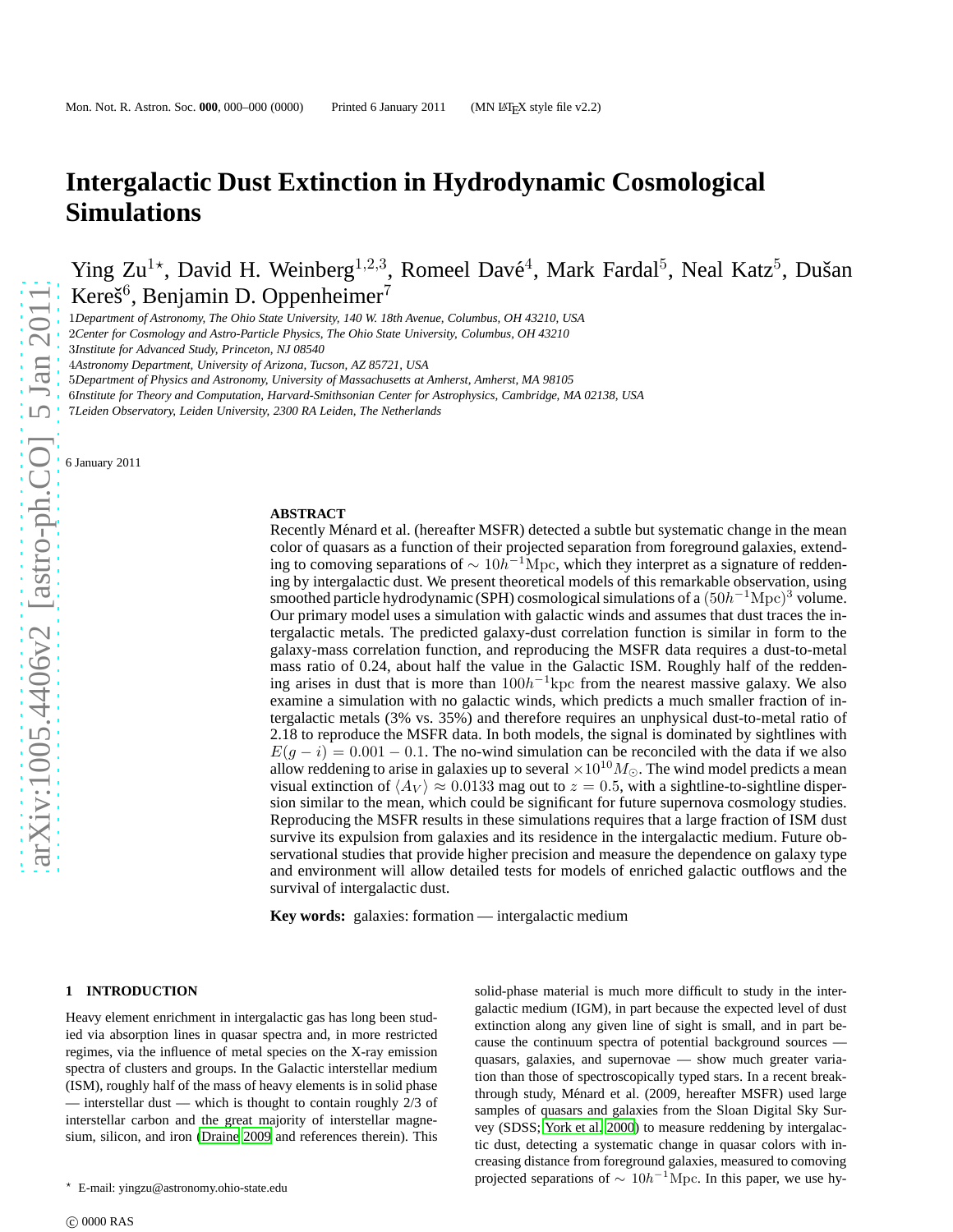drodynamic cosmological simulations to provide the first theoretical models of the MSFR results and to infer their implications for galactic outflows and the survival of dust in the IGM.

Ever since Chandrasekhar & Münch [\(1952](#page-12-1)) modeled the opacity of interstellar matter using angular correlation statistics in the brightness fluctuations of the Milky Way, there have been efforts to constrain the presence of a diffuse dust component outside the Galaxy by measuring the extinction of background objects. [Zwicky](#page-13-1) [\(1962](#page-13-1)) first claimed the existence of intracluster dust in Coma based on the extinction of light from background clusters, though his inferred level is certainly incompatible with more modern constraints. Quasars are powerful "backlights" for studying the transparency of the Universe across a wide range of cosmic time. [Ostriker & Heisler \(1984\)](#page-13-2) modeled the effects of uniform and clumped dust distributions on the redshift evolution of quasar luminosity functions, but they concluded that observations did not clearly favor one specific dust distribution over another. Taking advantage of the efficiency and accurate calibration afforded by CCD observations, [Zaritsky \(1994\)](#page-13-3) averaged hundreds of background galaxies to detect a mean color excess of  $E(B - I) \sim 0.067$  behind two nearby galactic halos, arguing for the existence of dust out to at least  $60h^{-1}\mathrm{kpc}.$  Ménard et al. (2008) also found evidence of dust in the halos of L<sup>∗</sup> galaxies via studies of MgII absorbers. Confirming both findings, [Kaneda et al.](#page-12-3) [\(2009](#page-12-3)) presented a direct detection of extended far-IR dust emission in the halo of NGC 253. The existence of dust in the intra*cluster* medium has remained controversial, however, as reviewed by [Muller et al. \(2008\)](#page-12-4), who derived  $E(B - R) = 0.005 \pm 0.008$  from galaxies behind 458 RCS clusters. Using a larger sample of  $\sim 10^4$  clusters from the SDSS, [Chelouche et al. \(2007\)](#page-12-5) obtained significant detections of  $E(g - i) \approx$  few  $\times 10^{-3}$  out to several virial radii using the average colors of background quasars. [Bovy et al. \(2008](#page-12-6)) inferred upper limits at roughly the same level for a sample of  $z \approx 0.05$  SDSS clusters using the spectra of early-type galaxies, though their results are not clearly inconsistent with Chelouche et al.'s.

MSFR instead examined the mean colors of 85,000 photometrically identified quasars [\(Richards et al. 2004](#page-13-4)) as a function of angular separation from 20 million foreground galaxies in a 3800 square degree sky area from the SDSS. They also used the quasar brightnesses to infer the galaxy-mass correlation function from weak lensing magnification. They found that the galaxy-dust and galaxy-mass correlation functions track each other remarkably well, with a correlated dust surface density profile  $\Sigma_{\rm dust} \propto$  $\theta$ <sup>-0.8</sup> detected out to angular separations that correspond to  $\sim$  $10h^{-1}$ Mpc. The color dependence of the reddening signal is consistent with "standard" interstellar dust, though the constraints are loose, implying  $R_V \equiv A_V / E(B - V) = 3.9 \pm 2.6$ . The MSFR results provide direct evidence for extended intergalactic dust absorption, with an inferred total dust mass comparable to the amount of dust in galaxy disks.

Our primary model in this paper is based on a cosmological smoothed particle hydrodynamics (SPH) simulation that incorporates the momentum-driven galactic wind prescription of Oppenheimer  $&$  Davé (2006), which successfully matches several observed aspects of gas-phase metal enrichment in galaxies and the IGM (see references in §[2\)](#page-3-0). In momentum-driven wind models, radiation pressure on dust grains is the primary mechanism that sweeps gas out of galaxies [\(Murray et al. 2005](#page-12-7)). We do not attempt to model the survival of dust in the IGM; rather, we treat the ratio of dust mass to heavy element mass as a free parameter to be inferred by matching the MSFR reddening measurements. The metallicity of the outflowing gas is assumed to equal that of the star-forming gas, whose associated star formation effectively powers the outflow with radiation pressure. The model here is almost the converse of the one treated by [Aguirre et al. \(2001](#page-12-8)), who considered radiative expulsion of dust (without gas entrainment) and subsequent destruction as a source of IGM *gas* enrichment. As alternatives to the momentum-driven wind scenario, we also consider two models based on an SPH simulation without galactic winds. The first assumes that the MSFR reddening signal arises in the simulation's enriched intergalactic gas, which comes mainly from ram pressure and tidal stripping in groups and clusters. The second model allows additional absorption in low mass galaxies.

We hope to address a number of questions inspired by the MSFR observations. Can the simulation with galactic winds explain these observations? What dust-to-metal mass ratio is required to do so, and what does this imply about the survival of dust in the IGM? How is the dust distributed in the simulation? Do the models without galactic winds provide a viable alternative explanation of the MSFR findings? What further observations can test the model predictions and provide greater insight into the origin and evolution of intergalactic dust?

Section [2](#page-3-0) describes our simulations and presents visual maps of the predicted spatial distribution of intergalactic metals. Section [3](#page-4-0) presents our main results, including the predicted galaxy-dust correlations and projected reddening profiles, the contributions to the reddening signal from gas at different distances from high mass galaxies, the relative amounts of galactic and intergalactic dust, and the cumulative distribution functions of dust reddening. In section [4,](#page-9-0) we briefly discuss the issues of dust survival and extinction of high-redshift supernovae. Section [5](#page-11-0) summarizes our results with a look to potential future directions for observational studies.

#### <span id="page-3-0"></span>**2 SIMULATIONS AND METAL DISTRIBUTIONS**

The simulations are performed using our modified [\(Oppenheimer & Dav´e 2008](#page-13-6)) version of GADGET-2 [\(Springel](#page-13-7) [2005](#page-13-7)), which combines a tree-particle-mesh algorithm for gravitational calculations with smoothed particle hydrodynamics (SPH, [Lucy 1977;](#page-12-9) [Gingold & Monaghan 1977](#page-12-10)). The cosmological parameters are  $\Omega_{\rm m} = 0.25, \Omega_{\Lambda} = 0.75, \Omega_{\rm b} = 0.044, H_0 = 0.044$  $70 \text{ km s}^{-1} \text{Mpc}^{-1}$ ,  $\sigma_8 = 0.8$  and  $n = 0.95$ , in good agreement with 5-year *Wilkinson Microwave Anisotropy Probe* (WMAP) results [\(Hinshaw et al. 2009](#page-12-11)). We simulated the evolution of 288<sup>3</sup> dark matter particles and the same number of gas particles in a periodic box with a comoving size  $50h^{-1}\text{Mpc}$  on a side. The gas particle mass is  $m_{\text{SPH}} = 9 \times 10^7 M_{\odot}$ , and the gravitational spline force softening is  $\epsilon = 4.9h^{-1}$ kpc (comoving; equivalent to Plummer softening  $\epsilon = 3.5h^{-1}$ kpc). We identify galaxies using the program  $SKID<sup>1</sup>$  $SKID<sup>1</sup>$  $SKID<sup>1</sup>$ , which selects groups of stars and cold (T <  $3 \times 10^4$  K), dense ( $\rho/\bar{\rho}_{\rm baryon} > 1000$ ) gas particles that are associated with a common density maximum. Convergence tests indicate that the simulations resolve galaxies with baryonic mass (stars plus cold gas) greater than  $\sim 64 m_{\rm SPH}$ , corresponding to  $5.8 \times 10^9 M_{\odot}$ .

One of our simulations is similar to the L50/288 run analyzed by Kereš et al. (2009a,b), with slightly different cosmology. Star formation happens in a sub-resolution two-phase medium, where thermal energy deposited by the supernovae pressurizes the gas but

<span id="page-3-1"></span><sup>1</sup> http://www-hpcc.astro.washington.edu/tools/skid.html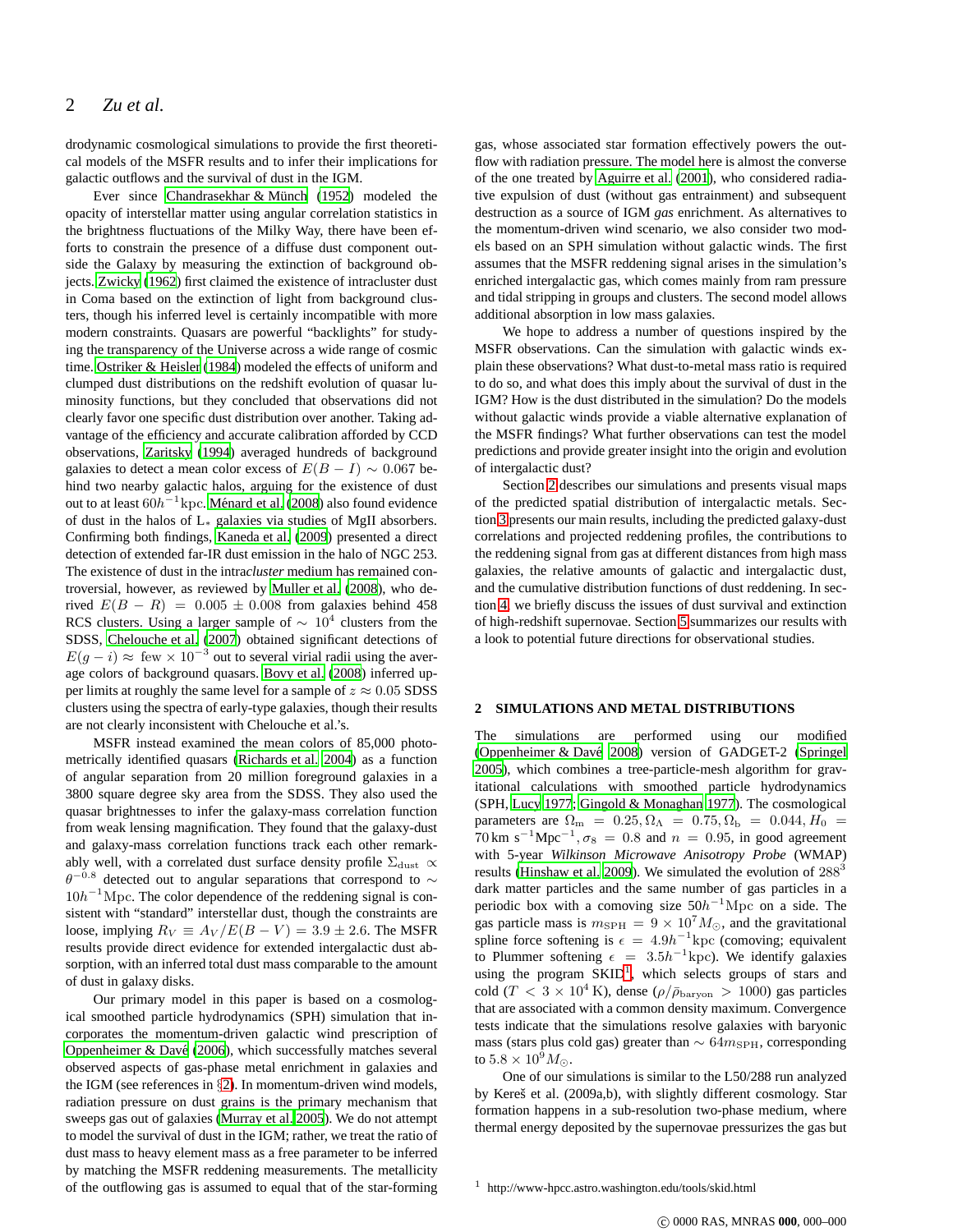**Table 1.** Gas-phase Metal Mass in the Two Simulations

<span id="page-4-3"></span>

| Model   | All $Z(10^{10}M_{\odot})$ | free $Z(10^{10} M_{\odot})$ |
|---------|---------------------------|-----------------------------|
| Wind    | 288.0                     | $100.7(35.0\%)$             |
| No-Wind | 277.9                     | 8.2(3%)                     |

does not drive outflows. We refer to the intergalactic dust distribution of this simulation as the "No-Wind Model."

Our second simulation uses the same cosmological and numerical parameters as the first one, but it incorporates the kinetic feedback wind mechanism of GADGET-2 with the "momentumdriven wind" scalings of Oppenheimer & Davé (2006); we refer to the intergalactic dust distribution of this simulation as the "Wind Model." Motivated by the analytical model of [Murray et](#page-12-7) al. [\(2005\)](#page-12-7), this second simulation scales the wind velocity with the velocity dispersion  $\sigma$  of the galactic halo and the mass loading factor (the ratio of gas ejection rate to star formation rate) with  $\sigma^{-1}$ . The implementation is discussed in more de-tail by Oppenheimer & Davé [\(2008](#page-13-6)), though the simulation in that paper has slightly different parameters. Simulations with this wind implementation successfully match observations of early IGM enrichment (Oppenheimer & Davé 2006), the galaxy massmetallicity relation (Finlator & Davé 2008), OVI absorption at low redshift (Oppenheimer & Davé 2009), enrichment and entropy levels in galaxy groups [\(Dav´e et al. 2008](#page-12-13)), and the sub-L<sup>∗</sup> regime of the galaxy baryonic mass function [\(Oppenheimer et al. 2010\)](#page-13-9). However, there are both physical and numerical uncertainties in this wind implementation, so we take it as a representative illustration of how galactic winds could influence intergalactic dust. For the purposes of our investigation, the key features of the wind model are the total amount of metals expelled and the typical scale over which they are distributed.

The median redshift of the MSFR galaxy sample is  $\langle z \rangle \simeq$ 0.36, and the effective luminosity<sup>[2](#page-4-1)</sup> is  $\sim 0.45L_*$ , with a corresponding comoving space density of  $n_g \sim 0.01 h^3 {\rm Mpc}^{-3}$  [\(Blanton et al.](#page-12-14) [2003](#page-12-14)). To reasonably approximate the MSFR sample, we analyze the  $z = 0.3$  redshift outputs of the two simulations and apply a galaxy baryonic mass cut of  $5.4 \times 10^{10} M_{\odot}$  (~ 600 $m_{\text{SPH}}$ ), which yields  $n_g = 0.01 h^3 \text{Mpc}^{-3}$  in the Wind Model. We apply the same galaxy baryonic mass cut to the No-Wind Model, though in this case the comoving space density is higher,  $n_g = 0.033h^3 \text{Mpc}^{-3}$ . We enforce the same mass cut rather than the same number density for the two galaxy samples so that we are comparing two similar populations of galaxies (with typical luminosity  $\sim 0.45L_*$ ) in different simulations.<sup>[3](#page-4-2)</sup> Note that we quote comoving distances throughout the paper, and unless otherwise stated, the "galaxies" we refer to are those above the mass threshold. Since we are interested in modeling the reddening signal that is *correlated* with galaxies, we do not need to include extinction that might arise at lower or higher redshift than our simulation box, which would pro-

duce a mean shift and dispersion in quasar colors that is uncorrelated with the galaxy population in our simulation volume.

Four heavy elements (C, O, Si and Fe) are tracked in the simulation. In this exploratory work, we simply choose the total gasphase metallicity as the tracer of cosmic dust, because the amount of dust should be proportional to the metal available if we assume the relative proportions of refractory elements depend weakly on enrichment. We define "free metals" to be those in gas particles that are not associated with *any* SKID group (i.e., with no mass cut applied); recall that the SKID density threshold is  $\rho/\bar{\rho}_{\rm baryon} > 1000$ , low enough to include gas in extended regions of the interstellar medium. We generally include only these "free metals" when computing the intergalactic dust extinction for comparison to MSFR, on the assumption that quasars behind the optically thick disks of galaxies will not make it into the SDSS sample because of obscuration. The disks of bright galaxies cover a small fraction of the sky in any case. However, for the No-Wind simulation we also consider a "hybrid dust" calculation in which we include metals in galaxies below  $5.4 \times 10^{10} M_{\odot}$ , allowing the possibility of the MSFR signal arising in low luminosity galaxies.

Table [1](#page-4-3) lists the total mass of all gas-phase metals (interstellar plus intergalactic) and all free metals (intergalactic only) in the two simulations. The total gas-phase metal mass is nearly identical in the two cases. This agreement is somewhat coincidental, as the No-Wind simulation forms more stars but leaves a larger fraction of its metals locked up in stars and stellar remnants. The mass of *free* metals in the Wind simulation is 12 times higher, as much of the enriched gas is ejected from galaxies. The top panels of Figure [1](#page-5-0) show the projected density distribution of free metals from the two models in a  $25h^{-1}\text{Mpc} \times 25h^{-1}\text{Mpc}$  slice of  $5h^{-1}\text{Mpc}$ thickness; the lower panels show a  $5h^{-1}\text{Mpc} \times 5h^{-1}\text{Mpc}$  zoom on the densest region of the slice. In these densest regions the free metal distributions of the two models are fairly similar, tracing the galaxy distributions inside groups and clusters. Intergalactic metals in the No-Wind simulation presumably come from a combination of tidal and ram pressure stripping, an enrichment process first highlighted by [Gnedin & Ostriker](#page-12-15) [\(1997](#page-12-15)). However, free metals in the No-Wind simulation arise *only* in these dense group and cluster environments, where stripping mechanisms can operate effectively. The Wind simulation shows much more widely distributed metals, in smaller halos and in the filaments that connect them. Thus, the two simulations differ dramatically in the total amount of free metals and in the spatial distribution of these metals.

Large (small) circles in the lower panels mark zones of radius  $100h^{-1}$ kpc (30 $h^{-1}$ kpc) around SKID groups more (less) massive than  $5.4 \times 10^{10} M_{\odot}$ , which we will refer to in our analysis below. The spatial distributions of SKID groups are similar in the two simulations, though masses are systematically lower in Wind simulation, converting some large circles to small circles.

#### <span id="page-4-0"></span>**3 GALAXY-DUST CORRELATIONS AND QUASAR REDDENING**

Figure [2](#page-6-0) shows 3-dimensional auto- and cross-correlation functions from the two simulations. For the cross-correlation functions, we compute the (dark matter, gas, metal, or free metal) mass of neighboring particles in spherical shells of successive radii, ranging from  $10h^{-1}$ kpc to  $5h^{-1}$ Mpc with logarithmic intervals, average over all galaxies above our  $5.4 \times 10^{10} M_{\odot}$  threshold, and normalize by the mass expected in a randomly located shell of equal volume. The two dark matter autocorrelation functions are nearly identical, as

<span id="page-4-1"></span> $2$  The effective luminosity is defined as the metallicity weighted mean luminosity of the galaxy sample, assuming the metallicity-luminosity relation of [Tremonti et al. \(2004\)](#page-13-10) and a Schechter luminosity function with  $\alpha = -1.1$ .

<span id="page-4-2"></span><sup>&</sup>lt;sup>3</sup> If we instead select a sample with  $n_g \sim 0.01 h^3 \text{Mpc}^{-3}$  in the No-Wind simulation, the galaxy-mass correlation rises by 1.4; our main conclusions about the No-Wind model are immune to rescaling the galaxy-dust correlation function by such a factor.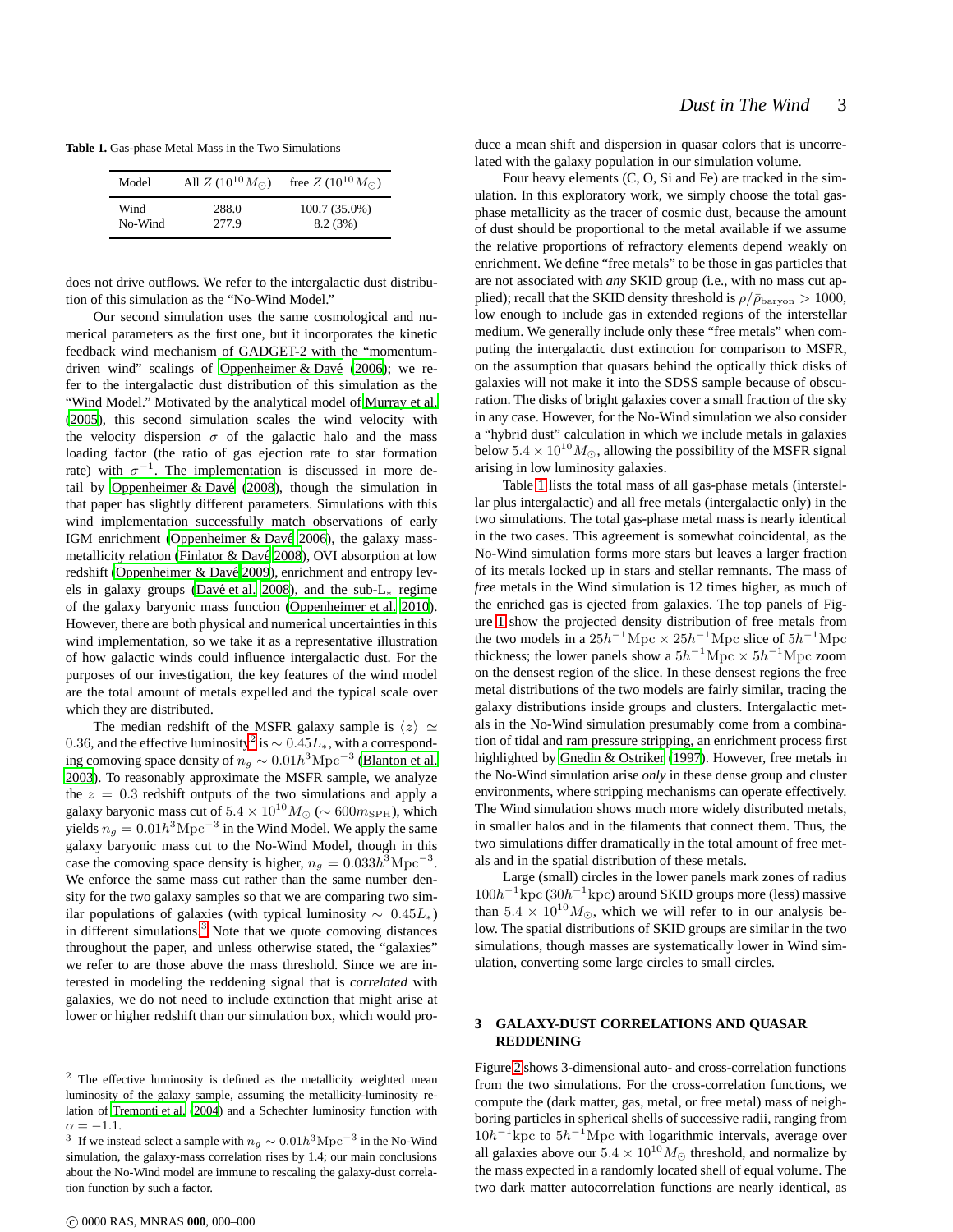

Wind Model

No Wind Model

<span id="page-5-0"></span>**Figure 1.** Surface density maps of the free metals (i.e., metals not in galaxies) in the Wind Model (Left) and the No-Wind Model (Right), at redshift  $z = 0.3$ . Top panels show a  $25h^{-1}\text{Mpc} \times 25h^{-1}\text{Mpc} \times 5h^{-1}\text{Mpc}$  (comoving) slice for each model, with the density scale color coded as in the bottom-left color bar. Bottom panels show  $(5h^{-1}{\rm Mpc})^3$  cubes zoomed into the densest region of the top two panels. Large circles of  $100h^{-1}{\rm kpc}$  radius indicate the positions of SKID groups more massive than  $5.4 \times 10^{10} M_{\odot}$ , and small circles of  $30h^{-1}$ kpc radius mark those less than  $5.4 \times 10^{10} M_{\odot}$ .

expected since the simulations have the same initial conditions and the gravitational impact of wind feedback is tiny. The galaxy autocorrelation and galaxy-dark matter cross-correlation are slightly higher in the Wind Model (compare to the dark matter autocorrelation at large scales) because in this simulation our  $5.4 \times 10^{10} M_{\odot}$ mass threshold picks out rarer objects with a stronger clustering bias.

Turning to collisional components, the galaxy-gas correlation in the No-Wind Model tracks the dark matter autocorrelation on scales >  $1h^{-1}$ Mpc, then falls below it at  $r < 0.5h^{-1}$ Mpc until rising steeply inside  $20h^{-1}$ kpc because of dissipational condensation into disks. The deficit at intermediate scales probably reflects the removal of gas from the inner regions of halos by this condensation, and its subsequent conversion to stars. The galaxy-gas correlation in the Wind Model tracks the dark matter autocorrelation until

the sharp upturn of the former inside  $30h^{-1}$ kpc. The absence of an intermediate-scale deficit could be an effect of gas redistribution by winds, or it could reflect the lower amount of stellar conversion in this simulation. The galaxy-metal correlations trace the galaxygalaxy correlations beyond  $0.5h^{-1}\text{Mpc}$  in both simulations, which is unsurprising since most of the metals reside in galaxies. However, in the No-Wind Model the cross-correlation of galaxies with *free* metals is much higher amplitude, by roughly a factor of two at all scales, because the free metals in this model arise only in group and cluster regions, which are highly biased relative to galaxies and dark matter.

To facilitate comparison with observations, we concentrate on the direct observable in the MSFR paper, the average reddening profile around galaxies,  $\langle E(g - i)\rangle_g$ , inferred from the change in quasar colors as a function of projected separation. Note that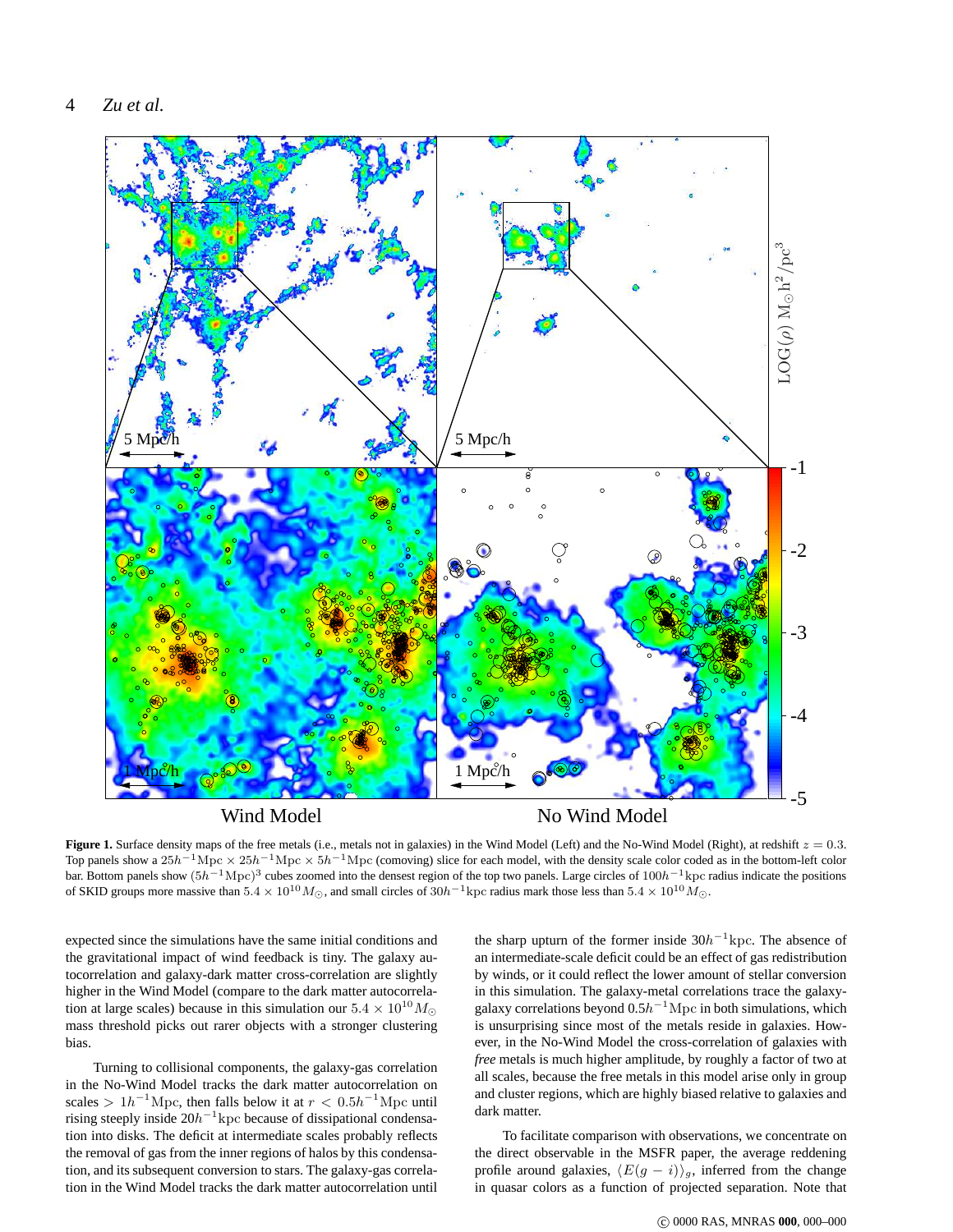

<span id="page-6-0"></span>Figure 2. 3-dimensional correlation functions in the Wind Model (left) and No-Wind Model (right). Black dotted, solid, and dashed lines show the dark matter autocorrelation, galaxy-dark matter cross-correlation, and galaxy autocorrelation functions, respectively. Blue dashed lines show the galaxy-gas crosscorrelation. Magenta and red dot-dashed lines show the cross-correlation of galaxies with all metals (short dashes) and free metals (long dashes), respectively.

we adopt comoving transverse distance  $r_p$  rather than the angular/physical distance in the MSFR paper. To estimate  $\langle E(g - i)\rangle_g$ , we first calculate the projected correlation function  $w(r_p)$  between galaxies and free metals in the two models by directly summing metals through the simulation cube in annuli around galaxies, using x, y, and z projections. We then convert  $w(r_p)$  to an average free-metal density profile, which we convert to an excess dust surface density profile  $\Sigma_d(r)$  by multiplying by a dust-to-metal ratio  $R_{d/m}$ . We convert  $\Sigma_d(r)$  to a rest-frame reddening profile  $\langle E(g-i)\rangle_{g}$  assuming SMC-type dust as justified in MSFR, specifically

$$
\langle E(g-i) \rangle_g \simeq 1.52 \langle E(B-V) \rangle_g = \frac{3.8}{\ln(10)} \frac{\text{K}_{\text{ext}}(\lambda \text{V})}{R_{\text{V}}} \Sigma_d(r) , (1)
$$

where the factor 1.52 comes from the conversion between two colors adopting an extinction law  $A_{\lambda} \propto \lambda^{-1.2}$  and  $K_{ext}(\lambda_V) \simeq$  $1.54 \times 10^4$  cm<sup>2</sup>g<sup>-1</sup> is the absorption cross section per mass of SMC dust in V-band. We choose the value of  $R_{d/m}$  to match the MSFR data point at  $r_p = 1h^{-1}$ Mpc. While our standard calculation simply assigns all the metals associated with a particle to the annulus in which it resides, we have checked that smoothing the metals over the SPH kernel before projecting yields indistinguishable reddening profiles.

Figure [3](#page-7-0) shows the central result of this paper, predicted reddening profiles (solid black curves) for the Wind Model (left) and No-Wind Model (right), in comparison to the MSFR data points (from their Figure 6). By construction, the model curves go through the MSFR data point at  $r_p = 1h^{-1}$ Mpc. For the Wind Model, this normalization requires  $R_{d/m} = 0.24$ , i.e., 24% of the free metal mass is in the form of dust. In the Milky Way interstellar medium, roughly 50% of the metal mass is in dust [\(Draine](#page-12-0) [2009\)](#page-12-0), so  $R_{d/m} = 0.24$  is physically plausible, but it requires that a large fraction of the dust formed in the ISM survive the journey to and sojourn in intergalactic space. Given the normalization

c 0000 RAS, MNRAS **000**, 000–000

at  $1h^{-1}\text{Mpc}$ , the model reproduces the shape of the MSFR profile fairly well from  $r_p = 20h^{-1}$ kpc out to  $r_p = 5h^{-1}$ Mpc, beyond which box-size effects can artificially depress the model predictions. MSFR show empirically that the galaxy-dust correlation function approximately follows the galaxy-mass correlation function, which is what we find theoretically for the galaxy-free metal correlation function (Figure [2\)](#page-6-0), so the approximate agreement of shape is unsurprising.

For the No-Wind Model, the free metals would be insufficient to explain MSFR reddening even if all of them were depleted onto dust (gray solid line on the right panel). Matching the MSFR normalization requires  $R_{d/m} = 2.18$ , i.e., 218% of the metal mass in dust (black solid line on the right panel). This is physically impossible, of course, but a change in the dust grain size distribution from the SMC dust assumed here could possibly achieve more efficient reddening for a given amount of metal mass. In detail, neither model perfectly reproduces the shape of the MSFR data at  $r_p < 1h^{-1}$ Mpc, where the "1-halo" regime of clustering begins to dominate over the "2-halo" regime (see, e.g., Peacock & Smith 2000; Berlind & Weinberg 2002). The agreement is worse for the No-Wind Model, where the halos hosting most of the intergalactic dust are typically larger (see Figure [1\)](#page-5-0). However, when we analyze the three box projections individually, we find  $\sim 30\%$  variations from one to another, so we do not attribute much weight to these discrepancies at present; we are also comparing predictions at fixed redshift to inferences from angular correlations over a range of redshift. Blue curves in Figure [3](#page-7-0) show the predicted reddening profiles in the two models if we assume that dust traces intergalactic gas rather than intergalactic metals. The MSFR normalization can be reproduced for dust-to-gas mass ratios of  $2.3\times10^{-4}$  (Wind Model) or  $3.1 \times 10^{-4}$  (No-Wind Model), comparable to those inferred from observations of dwarf galaxies [\(Lisenfeld & Ferrara 1998](#page-12-16)) and nearby galaxies [\(Issa et al. 1990](#page-12-17)). However, the dust-traces-gas reddening profiles flatten inside  $r_p \approx 0.1h^{-1}$ kpc, in contrast to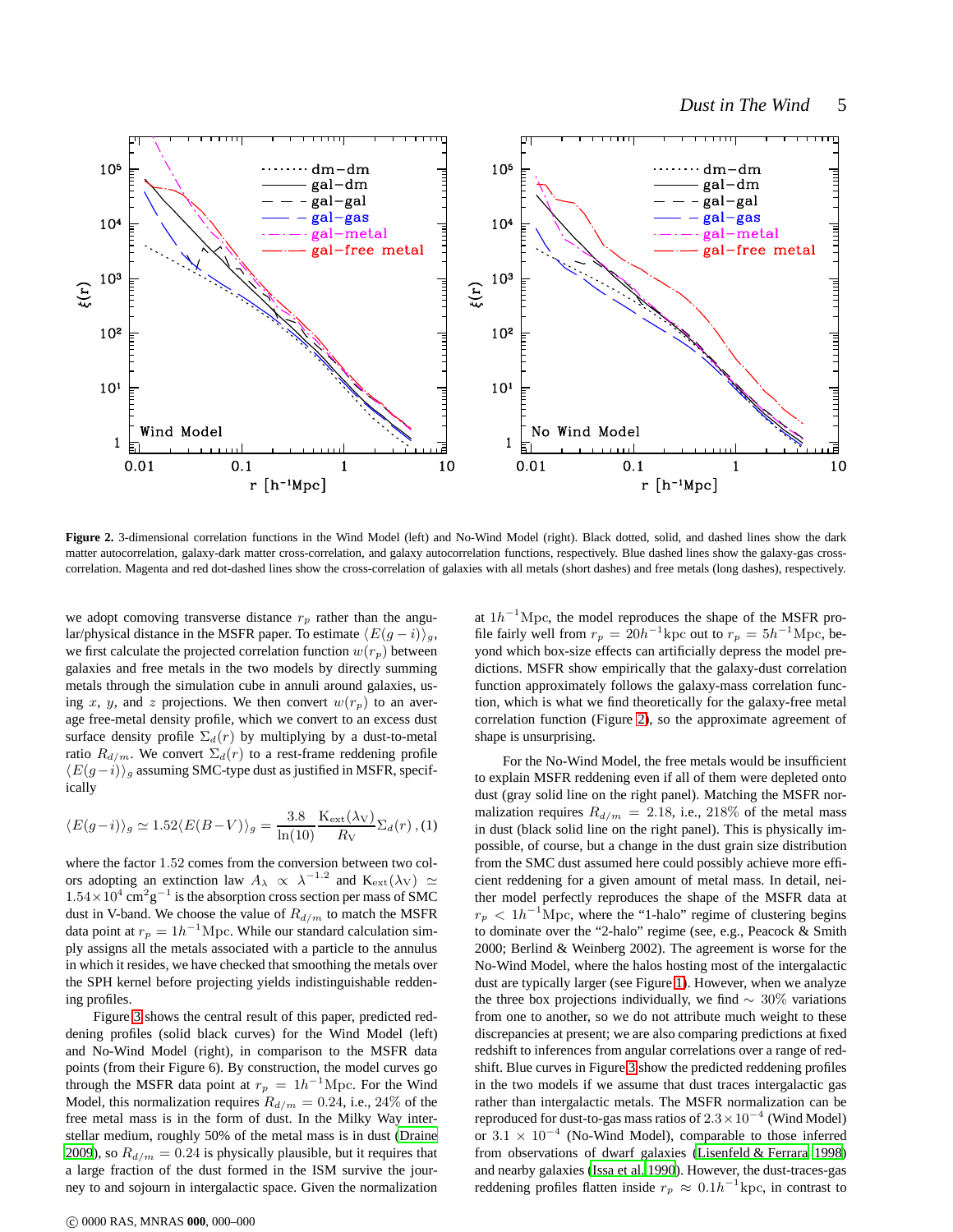

<span id="page-7-0"></span>**Figure 3.** Average quasar reddening  $\langle E(g - i) \rangle_q$  as a function of comoving transverse distance  $r_p$  to a foreground galaxy in the Wind Model (Left) and the No-Wind Model (Right). In each panel, solid squares with error bars are the observational results from MSFR. The blue (black) solid line is the predicted reddening profile assuming that dust traces gas (free metals), both normalized by matching the MSFR data point at  $1h^{-1}\text{Mpc}$ , with the dust-to-gas or dust-to-metal ratio indicated in the legend. Red dotted, magenta dashed and green long-dashed lines show the contribution to the reddening profile by metals respectively  $50h^{-1}$ kpc,  $100h^{-1}$ kpc, and  $200h^{-1}$ kpc away from galaxies with baryonic mass  $M > 5.4 \times 10^{10} M_{\odot}$ . Reproducing the MSFR normalization in the No-Wind Model with SMC duct requires an unphysical dust-to-metal ratio of 2.18. The gray solid line in the right panel is the reddening profile for the No-Wind Model with SMC dust and a dust-to-metal ratio of unity.

the dust-traces-metal profiles and the MSFR data points. In principle, observations like those of MSFR can test hypotheses about the enrichment profiles of gas in galactic halos and the survival of dust as a function of distance from the source galaxy.

Dotted, short-dashed, and long-dashed lines in Figure [3](#page-7-0) show the reddening profiles measured from the simulations if we eliminate sightlines that pass within 50, 100, or  $200h^{-1}$  kpc, respectively, of a galaxy above our  $5.4 \times 10^{10} M_{\odot}$  threshold, keeping the dust-to-metal ratio the same. (Circles in Figure [1](#page-5-0) show the  $100h^{-1}$  kpc exclusion zones for comparison.) In the Wind Model, dust outside these three exclusion zones contributes 75%, 50%, and 30% of the overall reddening signal at large scales. In the No-Wind Model, the intergalactic dust is more tightly clumped around the massive galaxies, and the reddening signal drops more rapidly with radial exclusion, to 68%, 34%, and 12%, respectively. In addition to characterizing the radial scale of intergalactic dust in our simulations, these curves provide testable predictions of our models, which can be implemented observationally by eliminating quasars with small projected separations from foreground galaxies before computing the mean reddening profile.

Given the distinctive spatial patterns of the dust distributions in Figure [1,](#page-5-0) we expect the cumulative distribution functions (CDFs) of reddening to be quite different in the two models, with more of the total extinction in the Wind Model arising at very low  $E(g - i)$ and more sightlines in the No-Wind Model being truly dust free. Figure [4](#page-8-0) confirms this expectation. We calculate each reddening CDF by randomly picking sightlines within a given radial range around any galaxy (not necessarily the closest galaxy) on a pro-

jected reddening map generated by the *vista*<sup>[4](#page-7-1)</sup> command in TIPSY<sup>[5](#page-7-2)</sup>. The black histogram in each panel shows the reddening CDF in the projected separation bin at  $50h^{-1}{\rm kpc} < R < 100h^{-1}{\rm kpc}$ , while the green and red histograms show  $200h^{-1}$ kpc < R <  $300h^{-1}$ kpc and  $1.0h^{-1}$ Mpc <  $R$  <  $1.5h^{-1}$ Mpc, respectively. The star on each histogram indicates the mean  $E(g - i)$  value in the corresponding radial bin, and the black dashed line shows the mean amount of reddening in each simulation box. These mean extinction values are proportional to the total amount of dust in the simulation box, and thus to the comoving box length of simulation. In the Wind Model, the median reddening is  $\approx 10^{-3}$  mag in the innermost radial bin, dropping to  $10^{-4}$  mag and  $10^{-4.4}$  mag in the next two bins. In the No-Wind Model, on the other hand, most sightlines are nearly dust free, with median reddening below  $10^{-5}$ mag in all three radial bins. Only 3% of sightlines in the innermost bin for the Wind Model have reddening greater than 0.01 mag, and only 3.5% in the No-Wind Model. Unfortunately, because nearly all sightlines have a reddening level that is small compared to the intrinsic dispersion of quasar colors, the large differences in the CDFs of the two models are likely to be unobservable in practice.

The inset panels in Figure [4](#page-8-0) show histograms of  $E \cdot$  $p(\log E)/\bar{E}$ , the fractional contribution to the average  $E(g - i)$ from each bin shown in the CDF. In the Wind Model, contributions to the mean reddening are broadly peaked in the range  $E(q-i) = 0.001 - 0.03$  mag, shifting towards lower values for the

<span id="page-7-1"></span><sup>&</sup>lt;sup>4</sup> vista creates a fits image whose pixel values are smoothed quantities calculated by projecting the particles onto the grid using the SPH spline softening kernel.

<span id="page-7-2"></span><sup>5</sup> http://hpcc.astro.washington.edu/tools/tipsy/tipsy.html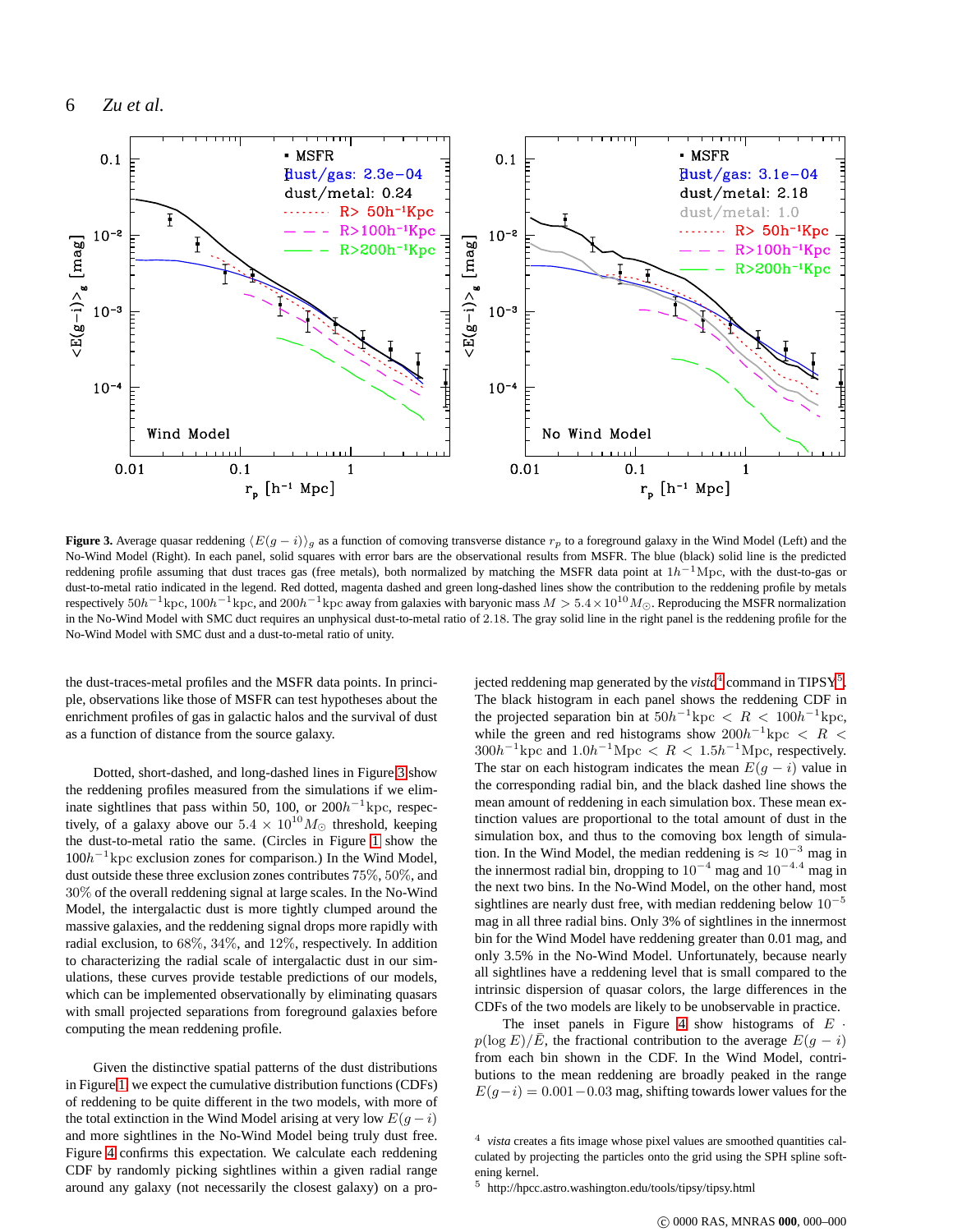

<span id="page-8-0"></span>**Figure 4.** Cumulative distribution functions (CDFs) of reddening for three radial bins in the Wind Model (Left) and No-Wind Model (Right). In each panel, the black histogram shows the reddening CDF of quasars with projected separation  $0.05h^{-1}\text{Mpc} < R < 0.1h^{-1}\text{Mpc}$  from a foreground galaxy, while green and red histograms show corresponding CDFs for separations  $0.2h^{-1}\text{Mpc} < R < 0.3h^{-1}\text{Mpc}$  and  $1.0h^{-1}\text{Mpc} < R < 1.5h^{-1}\text{Mpc}$ , respectively. The black dashed line indicates the average amount of reddening through each simulation box, and the star on top of each histogram indicates the mean reddening value for the radial bin. Inset panels show histograms of  $E \cdot p(\log E)/E$ , the fractional contribution from each log  $E(g - i)$  bin to the average amount of reddening marked by stars in the CDF. The histogram of each radial bin is indicated by the same color as in the main panel.

largest  $(1 - 1.5h^{-1}$ Mpc) radial separation bin. Contributions for the No-Wind Model also peak at 0.01 mag, though they continue up to strongly reddened sightlines with  $E(g - i) = 0.1 - 0.6$  mag. However, even if these noticeably reddened quasars were eliminated from the sample (deliberately or by selection bias), the mean reddening profile would barely change.

Figure [5](#page-9-1) compares the correlated reddening signal from intergalactic dust (tracing free metals) to the signal that would be contributed by including dust from galaxies below a succession of baryonic mass thresholds. We assume the same dust-to-metal mass ratio inside and outside of galaxies. Beyond  $r_p \approx 30h^{-1}$  kpc, the shapes of the correlated reddening profiles are all similar, tracking the shapes of the galaxy-galaxy and galaxy-mass correlation functions. When we consider dust in all galaxies (cyan dot-dashed line), the normalization for the No-Wind Model is ten times higher than that of the Wind Model, but this difference just reflects the higher dust-to-metal ratio assumed to match the free-metal prediction to the MSFR data. If we eliminate galaxies with baryonic mass  $M > 5.4 \times 10^{10} M_{\odot}$ , the reddening signal drops by a factor of six in the Wind Model but only a factor of three in the No-Wind Model. This difference reflects the greater efficiency of winds in ejecting metal-enriched gas from lower mass galaxies. If we consider only galaxies below  $5.4 \times 10^{10} M_{\odot}$ , the galactic dust is considerably less than the intergalactic dust in the Wind Model, but considerably more in the No-Wind Model. While the No-Wind Model has several times more mass in galaxies, and a higher space density of galaxies above a given mass threshold, the amount of metal mass (and hence dust) in the two simulations is similar (Table [1\)](#page-4-3). The model differences in Figure [5](#page-9-1) arise from the different distributions of metals inside and outside galaxies.

With intergalactic dust alone, the No-Wind Model requires

an unphysical ratio 2.18 of dust mass to metal mass to reproduce the MSFR data. However, Figure [5](#page-9-1) shows that low mass galaxies contain much more metal mass than the intergalactic medium in the No-Wind Model. We therefore construct an alternative "hybrid dust" model from the No-Wind simulation, in which we include both dust associated with free metals and dust associated with low mass galaxies. The upper limit for the baryonic mass of those galaxies is  $\sim$  few ×  $10^{10}$ M<sub>☉</sub>, largely determined by the total amount of metal (both free and inside faint galaxies) that is required to achieve a reasonable dust-to-metal ratio. For instance, if we include dust associated with galaxies with  $M < 1.5 \times 10^{10} M_{\odot}$ , the "hybrid dust" model would require 87% of the metals in the form of dust. The required dust-to-metal ratio drops to 60% if we increase the upper limit of low mass galaxies to  $2.7 \times 10^{10} M_{\odot}$ . To obtain a more reasonable dust-to-metal ratio (0.1  $\langle R_{d/m} \rangle$  < 0.5), we need an upper limit of  $\sim 5 \times 10^{10} M_{\odot}$ . For the sake of uniformity of mass thresholds in the paper, we set  $M = 5.4 \times 10^{10} M_{\odot}$  again to be the maximum baryonic mass of "faint" galaxies. Figure [6](#page-10-0) shows the reddening profile and reddening CDF for this hybrid model, and Figure [7](#page-11-1) compares the extinction map of this model to those of the Wind and No-Wind models. Reproducing the normalization of the MSFR measurements requires a physically acceptable dustto-metal mass ratio of 0.39. The effect of excluding zones around high mass galaxies is similar to that in the Wind Model (compare the broken lines in the left panels of Figure [6](#page-10-0) and Figure [3\)](#page-7-0), except for a precipitous drop in the  $R > 200h^{-1}$ kpc curve beyond  $r_p = 3h^{-1}$ Mpc. The reddening CDF is similar to that of the No-Wind Model (compare the right hand panels of Figures [4](#page-8-0) and [6\)](#page-10-0). While the addition of low mass galaxies reduces the number of truly metal-free sightlines, the factor of 5.5 reduction in the dust-tometal mass ratio compensates by shifting the previously obscured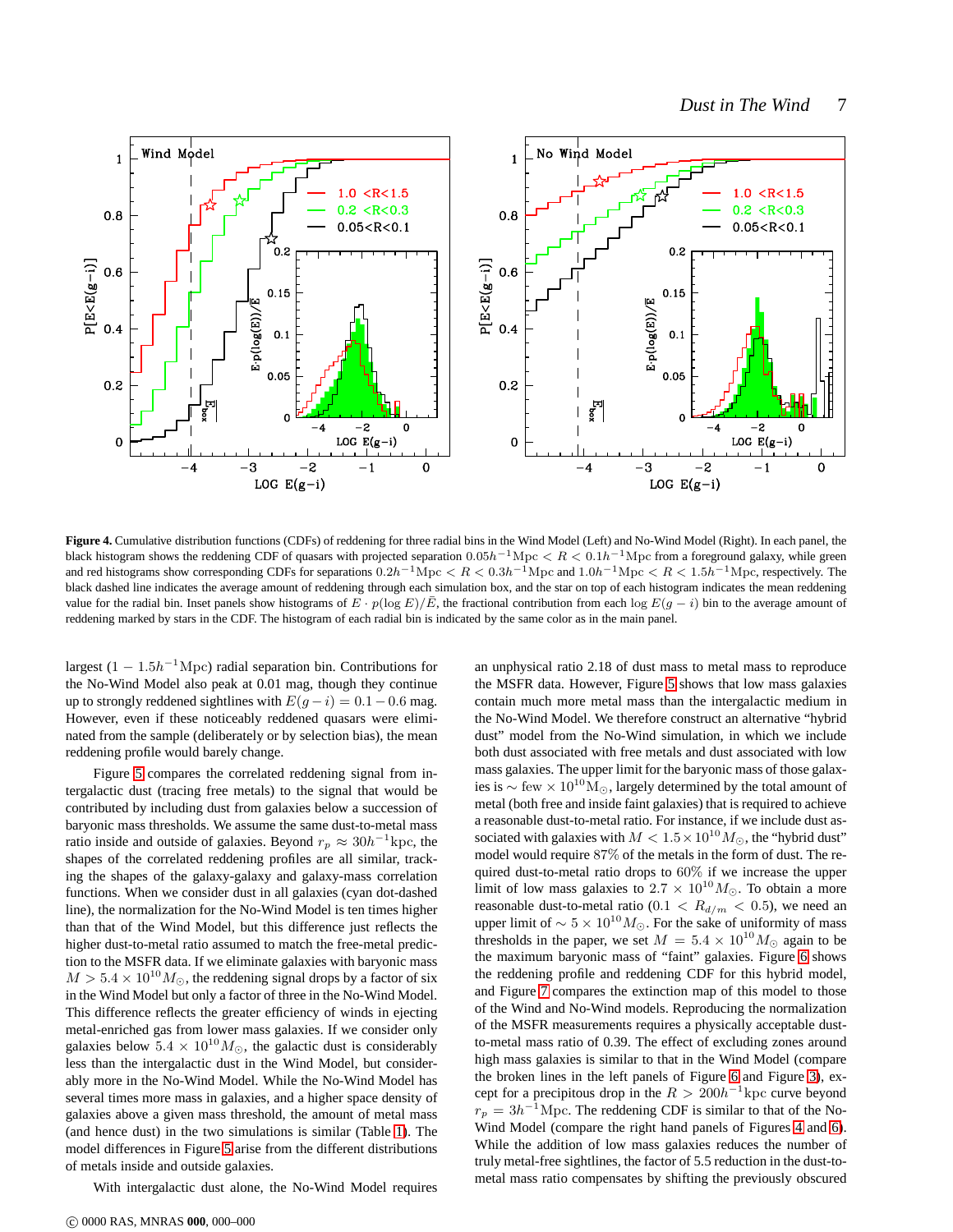

<span id="page-9-1"></span>**Figure 5.** Reddening caused by dust in low mass galaxies in the Wind Model (Left) and No-Wind Model (Right). In each panel, solid squares are from MSFR, and solid black lines show the reddening produced by intergalactic gas assuming a constant dust-to-metal ratio on all scales as in Fig. [3.](#page-7-0) Blue dot-dashed, green long-dashed, magenta dashed, and red dotted, lines indicate the additional reddening when including dust contained by galaxies with masses less than 0.6, 1.5, 2.7, and  $5.4 \times 10^{10} M_{\odot}$ , respectively. The sum of one of these curves with the black curve shows the reddening predicted if the MSFR sample included quasars behind galaxies lower than the corresponding mass threshold, assuming the same dust-to-metal mass ratio both inside and outside of galaxies. Cyan dot-dashed lines (the highest in each panel) show the reddening from dust in *all* galaxies.

sightlines to lower reddening values. One can see this behavior in the extinction map of Figure [7:](#page-11-1) the extended blobs of free metals in groups and clusters shrink because of the lower dust normalization (the outer contours lie at a fixed reddening threshold of  $10^{-4}$ ), and they are supplemented by a peppering of dots that show the low mass galaxies tracing filamentary superclusters.

From the inset panel of Figure [6,](#page-10-0) one can see that the reddening distribution of the hybrid model is bimodal, with a "galactic" peak at high reddening and an "intergalactic" peak at low reddening. While sightlines with  $E(q-i) > 0.1$  are rare, they contribute a large fraction of the mean reddening. These high reddening values might change quasar colors or magnitudes enough to throw them out of the quasar catalog used by MSFR for their measurement. Moreover, the light of the foreground galaxy itself might eliminate the background quasar from the input catalog, either by changing its color or by adding a detectable extended component that changes the object classification. At  $z = 0.3$ , a galaxy with baryonic mass  $5.4 \times 10^{10} M_{\odot}$  has apparent magnitude  $g \approx 20.4$ , assuming a stellar mass-to-light ratio  $M/L_g = 3M_{\odot}/L_{\odot}$ , while the limit of the quasar catalog used by MSFR is  $g \approx 21$ . Thus, at least the brighter galaxies in the hybrid model would likely have a significant impact. We will not address the detailed selection questions here, but the clearest test of the hybrid model would be to search for signatures of blended galaxy light (perhaps by stacking the images of the selected quasars), as a function of separation from the bright foreground galaxies used for the cross-correlation measurement.

MSFR argue that the dust in LMC-like dwarfs is insufficient to explain the magnitude of their reddening signal. We concur with this conclusion. Reproducing the MSFR data in the hybrid model with a physical dust-to-metal mass ratio requires including galaxies up to several times  $10^{10}M_{\odot}$ , far larger than the  $\sim 3\times 10^{9}M_{\odot}$  baryonic mass of the LMC [\(van der Marel et al. 2002](#page-13-11)). Furthermore, the No-Wind simulation predicts a galaxy baryonic mass function that is inconsistent with observations, with an excessive global fraction of baryons converted to stars (Oppenheimer et al.  $2010)^6$  $2010)^6$ . We do not consider the hybrid dust model to be nearly as plausible an explanation of the MSFR results as the Wind Model; we present it as a foil to illustrate what would be required to explain MSFR's findings with dust in low mass galaxies. For the Wind Model, the metals in low mass galaxies contribute much less reddening than the intergalactic metals (Figure [5\)](#page-9-1).

#### <span id="page-9-0"></span>**4 DISCUSSION**

For the Wind Model to succeed, we require that the dust-to-metal mass ratio in the IGM be comparable to that in the ISM, allowing only ∼ 50% of the ISM dust to be destroyed during its expulsion from galaxies and subsequent residence in the IGM. The validity of this assumption is by no means obvious, as the destruction timescales for 0.01  $\mu$ m dust grains by thermal sputtering are  $\sim$  $10^{7.5} (n_H/10^{-3} \text{ cm}^{-3})^{-1}$  years at  $T = 10^6$  K [\(Draine & Salpeter](#page-12-18) [1979](#page-12-18), Figure 7), while wind particles in the simulation typically remain in the IGM for  $\sim 10^9$  years before reaccreting onto galaxies [\(Oppenheimer et al. 2010,](#page-13-9) Figure 2). However, the sputtering rates decline rapidly towards lower temperatures (e.g., a factor of 300 lower at  $T = 10^5$  K), and with the wind implementation used in this simulation most ejected gas never rises above a few  $\times 10^4$  K.

<span id="page-9-2"></span> $6$  The Wind simulation predictions are reasonably consistent with the observed mass function for galaxies with  $L < L_*$ , though it still predicts excessive galaxy masses above  $L_*$ .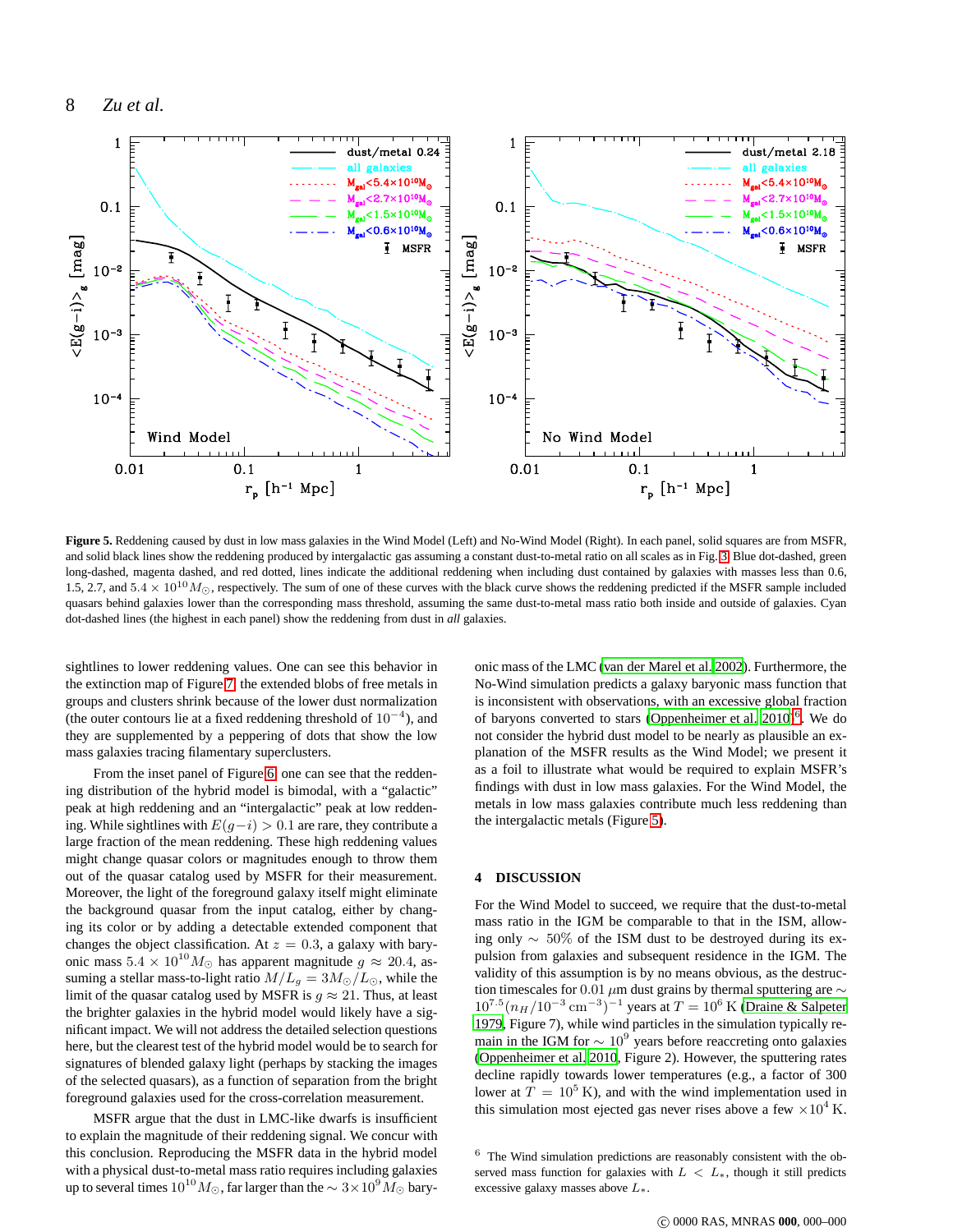

<span id="page-10-0"></span>**Figure 6.** An alternative "hybrid" dust model including dust within low mass galaxies ( $M < 5.4 \times 10^{10} M_{\odot}$ ) in the No-Wind simulation. *Left panel:* Comparison between extinction from hybrid dust (black solid line) and MSFR results (solid points). Red dotted, magenta dashed and green long-dashed lines indicate the extinction contribution from dust  $50h^{-1}$ kpc,  $100h^{-1}$ kpc and  $200h^{-1}$ kpc away from high mass ( $M > 5.4 \times 10^{10}$   $M_{\odot}$ ) galaxies, respectively. *Right panel:* Cumulative distribution functions of reddening for the hybrid dust model. Black, green and red histograms show reddening CDFs of quasars in three bins of radial separation (from high mass galaxies), respectively  $0.05 - 0.1$ ,  $0.1 - 0.2$ , and  $1.0 - 1.5h^{-1}$  Mpc. The vertical dashed line indicates the average amount of reddening through the box, while the stars mark the mean extinction value for each radial bin. Inset panel shows the  $E \cdot p(\log E)/E$  for each radial bin, with the same format as Figure [4,](#page-8-0) but larger  $y$ -axis range.

UV or X-ray background photons are another possible destruction mechanism for IGM dust, but the intergalactic radiation field is much lower intensity than the radiation field dust grains already encounter in galactic star-forming regions.

A detailed consideration of dust survival in the IGM is beyond the scope of this initial investigation, but the MSFR results clearly raise it as an important subject for further study. The combination of their measurements with our models gives a fairly clear idea of what is required: survival of a substantial fraction of ejected dust, and an extinction curve that has roughly the color dependence of ISM dust. The temperature sensitivity of thermal sputtering could lead to preferential destruction of ejected dust in the higher mass halos that host a shock heated gas halo (see [Birnboim & Dekel 2003](#page-12-19); Kereš et al. 2005; [Dekel & Birnboim](#page-12-21) [2006](#page-12-21); Kereš et al. 2009). In the Wind Model, most wind particles in halos with  $M < 10^{13} M_{\odot}$  have  $T < 10^5$  K, but about 2/3 of the wind particles in halos with  $M > 10^{13} M_{\odot}$  have  $T > 3 \times 10^6$  K. If sputtering does destroy intergalactic dust at these temperatures, it could produce distinctive drops in the galaxy-reddening correlation when it is evaluated for massive galaxies or for galaxies in dense environments. The recent study of [McGee & Balogh \(2010](#page-12-23)), which examines the correlation of background quasar colors with projected separation from galaxy groups of varying richness, provides some hint of such an effect, but their innermost point is at  $r = 1h^{-1}$ Mpc, close to the virial radius of typical group mass halos. Moreover, the [Chelouche et al. \(2007\)](#page-12-5) measurements provide direct evidence for dust survival in the cluster IGM. [Draine](#page-12-0) [\(2009](#page-12-0)) argues that ISM dust must form largely *in situ*, from the depletion of gas phase metals onto seed grains from supernovae and ejected stellar envelopes, and that the dust abundance is determined by an equilibrium between growth and destruction mechanisms. Growth rates would be much slower in the low density IGM, but 2-body destruction processes would have the same density scaling, so a similar equilibrium abundance could arise.

Intergalactic dust could have an important impact on supernova cosmology studies, dimming and reddening supernovae increasingly with redshift. Given perfect knowledge of supernova intrinsic colors and the shape of the extinction curve, intergalactic extinction would be corrected automatically along with extinction in the supernova host galaxy. However, the intergalactic and host galaxy dust components could have different extinction curves, complicating the analyses. Furthermore, the presence of intergalactic dust means that no high-redshift supernovae have zero extinction, contrary to the assumption usually made in global models of the supernova population. MSFR give a rough estimate of the average extinction implied by their results,  $\langle A_V \rangle = 0.03$  mag at  $z = 0.5$ , but the inference of a mean extinction from the *correlated* reddening signal is (as MSFR emphasize) sensitive to uncertain choices of radial profile cutoffs and luminosity extrapolations. (See Ménard et al. 2010 for further discussion.)

Our simulation provides an explicit physical model of the IGM metal distribution, and once the dust-to-metal mass ratio is set by matching the MSFR data, it is straightforward to compute the mean extinction by intergalactic dust. In the Wind Model, the comoving dust density  $\rho_{dust} = 6.424 \times 10^{-35}$ g cm<sup>-3</sup>. Assuming constant comoving dust density and extinction law  $A_{\lambda} \propto \lambda^{-1.2}$ , we can compute mean extinction to any given redshift  $z$  as

$$
\langle A_V \rangle = \frac{2.5 \, K_{\text{ext}} \, c}{\ln(10)} \int_0^z \left(1+z\right)^{3.2} H(z)^{-1} \rho_{\text{dust}} \text{d}z,\tag{2}
$$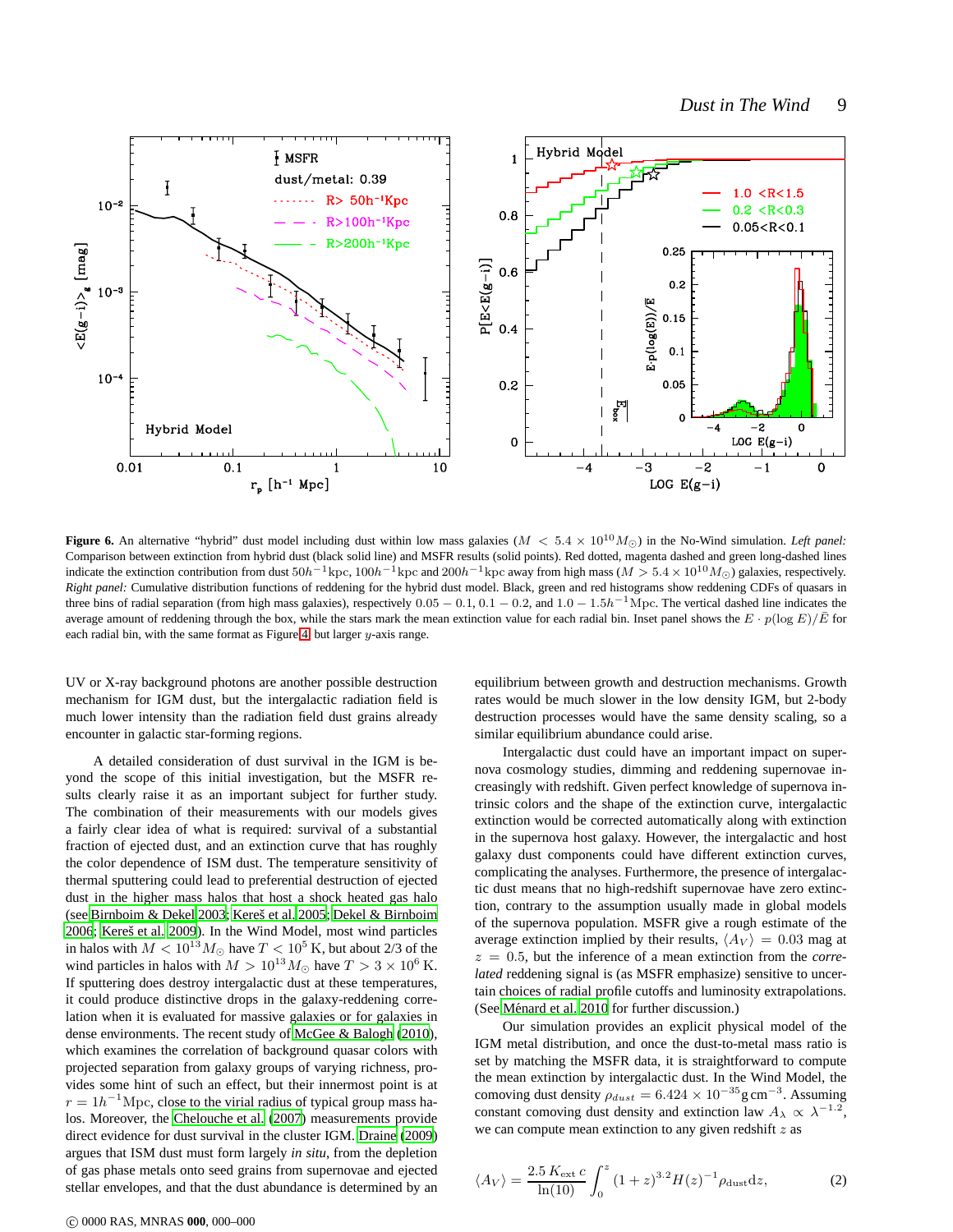

<span id="page-11-1"></span>**Figure 7.** Comparison of reddening maps in the three dust models, each normalized to the MSFR result at  $1h^{-1}\rm{Mpc}$ . The regions shown are a quadrant of the simulation cube,  $25h^{-1}\text{Mpc} \times 25h^{-1}\text{Mpc} \times 50h^{-1}\text{Mpc}$ . Red/blue regions indicate heavily/lightly reddened fields through the simulation, with the color scale running from  $E(g - i) = 10^{-5}$  up to 0.1, logarithmically.

where  $H(z)$  is the Hubble constant at redshift z, respectively. The  $(1 + z)^{3.2}$  term arises from the combination of cosmic areal expansion and rest-frame to observed V-band extinction conversion. This yields a predicted mean extinction  $\langle A_V \rangle = 0.0133$  mag and a sightline-to-sightline variance of  $\Delta^2 = (0.0272 \,\text{mag})^2$  for supernovae at  $z = 0.5$ . More accurate estimates and an extrapolation to higher redshifts will require the combined analysis of many simulation outputs to track evolution. Our estimated extinction is small compared to the statistical and systematic errors of current surveys, but it is comparable to the ambitious goals set for nextgeneration surveys of several thousand high-redshift supernovae. At higher redshifts, furthermore, the (stronger) near-UV dust extinction gets redshifted into the observed-frame optical bands. We have assumed SMC dust for this calculation; since we normalize to MSFR's  $E(g - i)$  measurements, the important assumption is the value of  $A_V/E(g - i) = 4.7$ .

### <span id="page-11-0"></span>**5 SUMMARY**

Compared to the element-by-element and sightline-by-sightline measurements of gas phase metals in quasar spectra, the correlation of galaxy separation and quasar color used by MSFR is a relatively blunt tool, requiring tens of thousands of background sources to yield a statistical detection of an intrinsically weak effect, and providing only a radial dependence and absolute normalization in several color bands. Nonetheless, this tool provides unique insight into an aspect of IGM enrichment that is virtually impossible to study by other means. We have investigated the ability of SPH cosmological simulations with and without galactic winds to explain MSFR's remarkable results.

The Wind Model, based on an implementation of galactic winds that has proven empirically successful in other contexts and is motivated by theoretical models of momentum-driven outflows, proves quite successful at reproducing the MSFR measurements, provided that about 25% of the metal mass in the IGM is in the form of SMC-like dust. This dust-to-metal mass ratio is roughly half that in the Milky Way ISM, so this normalization is reasonable provided dust survives its ejection from galaxies and its sojourn in the IGM. Accounting for dust depletion would lower the predicted level of intergalactic *gas* absorption in quasar spectra by ∼ 25%, at least for refractory elements such as carbon and silicon. In our Wind simulation, about 1/3 of the metals are intergalactic, and 2/3 are in galaxies (not counting the metals locked up in stars), with 60% of the latter in galaxies of baryonic mass  $M > 5.4 \times 10^{10} M_{\odot}$ . If we exclude sightlines that pass within 50, 100, and  $200h^{-1}$ kpc of galaxies above this mass threshold, then the large scale correlated reddening signal drops to 75%, 50%, and 30% of the original signal, demonstrating the large scale of the distributed metals and providing an observationally testable diagnostic of the model (Figure [3\)](#page-7-0). The cumulative distribution function (CDF) of reddening in each radial separation bin is a prediction that is testable in principle, but not in practice because the overall extinction is always dominated by sightlines with  $E(q - i) < 0.03$  mag, small compared to the intrinsic dispersion of quasar colors.

The No-Wind simulation has just 3% of its metals in the intergalactic medium, almost all of it in the dense halos of groups and clusters where tidal interactions and ram pressure can strip enriched gas from member galaxies. The 3-dimensional cross-correlation function of galaxies with free metals is highly biased, but because the free metal fraction is so low to begin with, reproducing the MSFR data requires an unphysical dust-to-metal mass ratio of 2.18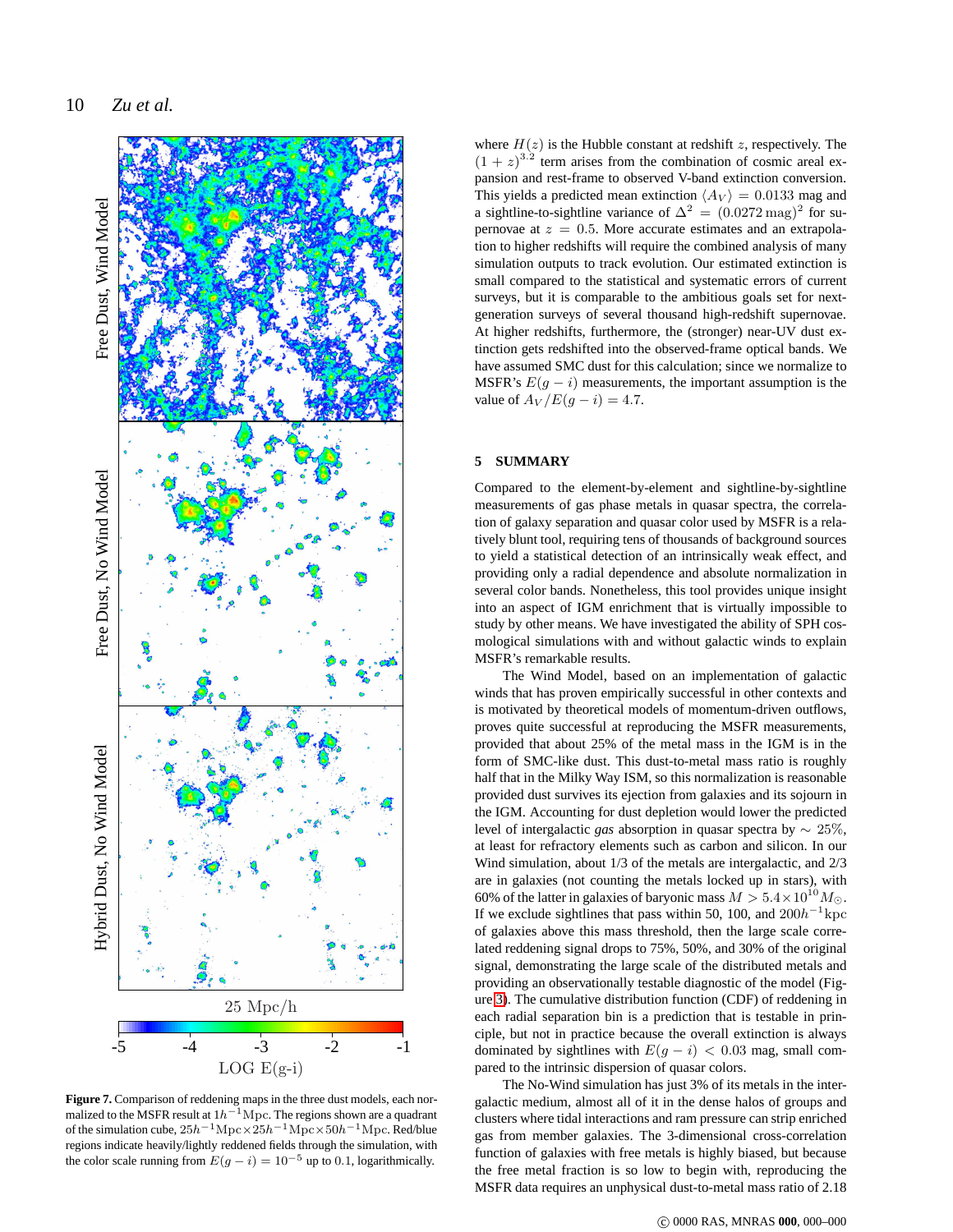in the IGM. This model could conceivably be made consistent with the data if the grain size distribution were altered to give more reddening for a given dust mass, though the consistency of the MSFR band-dependent measurements with "standard" interstellar dust limits any such effect. Compared to the Wind Model, radial exclusion around high mass galaxies has a stronger effect on large scale correlations, and the CDF shifts to somewhat higher values, though still too low to allow measurement of the CDF in the presence of quasar color variations.

We have also considered a "hybrid" model that uses the No-Wind simulation but includes reddening in galaxies with baryonic mass  $M < 5.4 \times 10^{10} M_{\odot}$  (which dominates the intergalactic dust signal by a factor of  $2 - 4$ ) when computing the large scale galaxy-dust correlation. This model can reproduce the MSFR measurements with a physically acceptable dust-to-metal mass ratio of 0.39. However, while sightlines with  $E(q - i) > 0.1$  are still rare in this model, they contribute a significant fraction of the mean reddening. Moreover, the galaxies presumed to produce most of the reddening in this model might well have detectable effects on quasar colors, visual morphologies, or spectra, and no such effects have been reported. Predictions for this model are also more sensitive to our mass and spatial resolution, and to the failure of the No-Wind simulation to match the low mass end of the observed galaxy baryonic mass function [\(Oppenheimer et al. 2010](#page-13-9)). In the end, we consider both the No-Wind and hybrid models to be illustrative demonstrations of how hard it is to reproduce the MSFR data *without* widespread galactic outflows.

The large scale galaxy-dust correlation measured by MSFR traces the shape of the galaxy-mass correlation function they infer from gravitational magnification, which in turn traces the known shape of the galaxy-galaxy correlation function. This large scale shape is almost inevitable in any model where the dust originates in galaxies, and we find it in all three of our models despite the very different spatial distributions of the dust. However, on sub-Mpc scales — the 1-halo regime — the detailed form of the correlation function has substantial diagnostic power for the sources of the dust, the extent and radial profile of outflows, and the survival of dust in these outflows, albeit in a combination that may be difficult to untangle. In this regime, our three models predict significantly different shapes, none of them in full agreement with the data, and the shape of the galaxy-metal correlations is quite different from the shape of the galaxy-gas correlations. Given the fairly large (∼ 50%) observational error bars and our simplified modeling of MSFR's angular measurements in terms of projected separations at an effective redshift, we have not attempted to use the detailed small-scale shape as a diagnostic or to assess the implications of moderate discrepancies with our theoretical predictions. However, future imaging surveys such as Pan-STARRS, the Dark Energy Survey, and LSST will provide much larger samples of quasars and foreground galaxies, allowing higher precision measurements in shells of photometric galaxy redshift. Over the past decade, galaxy-galaxy lensing has progressed from the first measurements of large scale galaxy-matter angular correlations [\(Fischer et al. 2000](#page-12-25)) to detailed measurements of projected mass correlations as a function of galaxy luminosity, color, morphology, and environment [\(McKay et al. 2001](#page-12-26); [Hoekstra et al. 2004;](#page-12-27) [Sheldon et al. 2004](#page-13-12); [Mandelbaum et al. 2006\)](#page-12-28). We anticipate similar progress in the studies of galaxy-dust correlations over the coming decade, providing new insights into the origin, evolution, and observational impact of solid-phase material in the intergalactic medium.

#### **ACKNOWLEDGEMENTS**

We thank Charlie Conroy, Bruce Draine, Brice Ménard, Ryan Scranton, Masataka Fukugita, and Gordon Richards for helpful discussions. We thank Vimal Simha for investigating the temperature distribution of wind particles as a function of halo mass (see §[4\)](#page-9-0). This work was supported in part by NSF Grant AST-0707985 and by an Ohio State University Fellowship to YZ. DW, MF, and DK gratefully acknowledge support from, respectively, an AMIAS membership at the IAS, the FCAD Fellows Program at the University of Massachusetts, and Harvard University.

#### **REFERENCES**

- <span id="page-12-8"></span>Aguirre, A., Hernquist, L., Katz, N., Gardner, J., & Weinberg, D. 2001, ApJL, 556, L11
- Berlind, A. A., & Weinberg, D. H. 2002, ApJ, 575, 587
- <span id="page-12-19"></span>Birnboim, Y., & Dekel, A. 2003, MNRAS, 345, 349
- <span id="page-12-6"></span>Bovy, J., Hogg, D. W., & Moustakas, J. 2008, ApJ, 688, 198
- <span id="page-12-14"></span>Blanton, M. R., et al. 2003, ApJ, 592, 819
- <span id="page-12-1"></span>Chandrasekhar, S., Münch, G. 1952, ApJ, 115, 103
- <span id="page-12-5"></span>Chelouche, D., Koester, B. P., & Bowen, D. V. 2007, ApJL, 671, L97
- <span id="page-12-21"></span>Dekel, A., & Birnboim, Y. 2006, MNRAS, 368, 2
- <span id="page-12-13"></span>Davé, R., Oppenheimer, B. D., & Sivanandam, S. 2008, MNRAS, 391, 110
- <span id="page-12-0"></span>Draine, B. T. 2009, Astronomical Society of the Pacific Conference Series, 414, 453
- <span id="page-12-18"></span>Draine, B. T., & Salpeter, E. E. 1979, ApJ, 231, 77
- <span id="page-12-12"></span>Finlator, K., & Davé, R. 2008, MNRAS, 385, 2181
- <span id="page-12-25"></span>Fischer, P., et al. 2000, AJ, 120, 1198
- <span id="page-12-10"></span>Gingold, R. A., & Monaghan, J. J. 1977, MNRAS, 181, 375
- <span id="page-12-11"></span>Hinshaw, G., et al. 2009, ApJs, 180, 225
- <span id="page-12-27"></span>Hoekstra, H., Yee, H. K. C., & Gladders, M. D. 2004, ApJ, 606, 67
- <span id="page-12-17"></span>Issa, M. R., MacLaren, I., & Wolfendale, A. W. 1990, A&A, 236, 237
- <span id="page-12-3"></span>Kaneda, H., Yamagishi, M., Suzuki, T., & Onaka, T. 2009, ApJL, 698, L125
- <span id="page-12-22"></span>Kereš, D., Katz, N., Fardal, M., Davé, R., & Weinberg, D. H. 2009a, MNRAS, 395, 160
- Kereš, D., Katz, N., Davé, R., Fardal, M., & Weinberg, D. H. 2009b, MNRAS, 396, 2332
- <span id="page-12-20"></span>Kereš, D., Katz, N., Weinberg, D. H., & Davé, R. 2005, MNRAS, 363, 2
- <span id="page-12-16"></span>Lisenfeld, U., & Ferrara, A. 1998, ApJ, 496, 145
- <span id="page-12-9"></span>Lucy, L. B. 1977, AJ, 82, 1013
- <span id="page-12-26"></span>McKay, T. A., et al. 2001, preprint [\(astro-ph/0108013\)](http://arxiv.org/abs/astro-ph/0108013)
- <span id="page-12-28"></span>Mandelbaum, R., Seljak, U., Kauffmann, G., Hirata, C. M., & Brinkmann, J. 2006, MNRAS, 368, 715
- <span id="page-12-23"></span>McGee, S. L., & Balogh, M. L. 2010, MNRAS, 405, 2069
- <span id="page-12-2"></span>Ménard, B., Nestor, D., Turnshek, D., Quider, A., Richards, G., Chelouche, D., & Rao, S. 2008, MNRAS, 385, 1053
- Ménard, B., Scranton, R., Fukugita, M., & Richards, G. 2010, MNRAS, 405, 1025 (MSFR)
- <span id="page-12-24"></span>Ménard, B., Kilbinger, M., & Scranton, R. 2010, MNRAS, 406, 1815
- <span id="page-12-4"></span>Muller, S., Wu, S.-Y., Hsieh, B.-C., González, R. A., Loinard, L., Yee, H. K. C., & Gladders, M. D. 2008, ApJ, 680, 975
- <span id="page-12-15"></span><span id="page-12-7"></span>Murray, N., Quataert, E., & Thompson, T. A. 2005, ApJ, 618, 569 Gnedin, N. Y., & Ostriker, J. P. 1997, ApJ, 486, 581